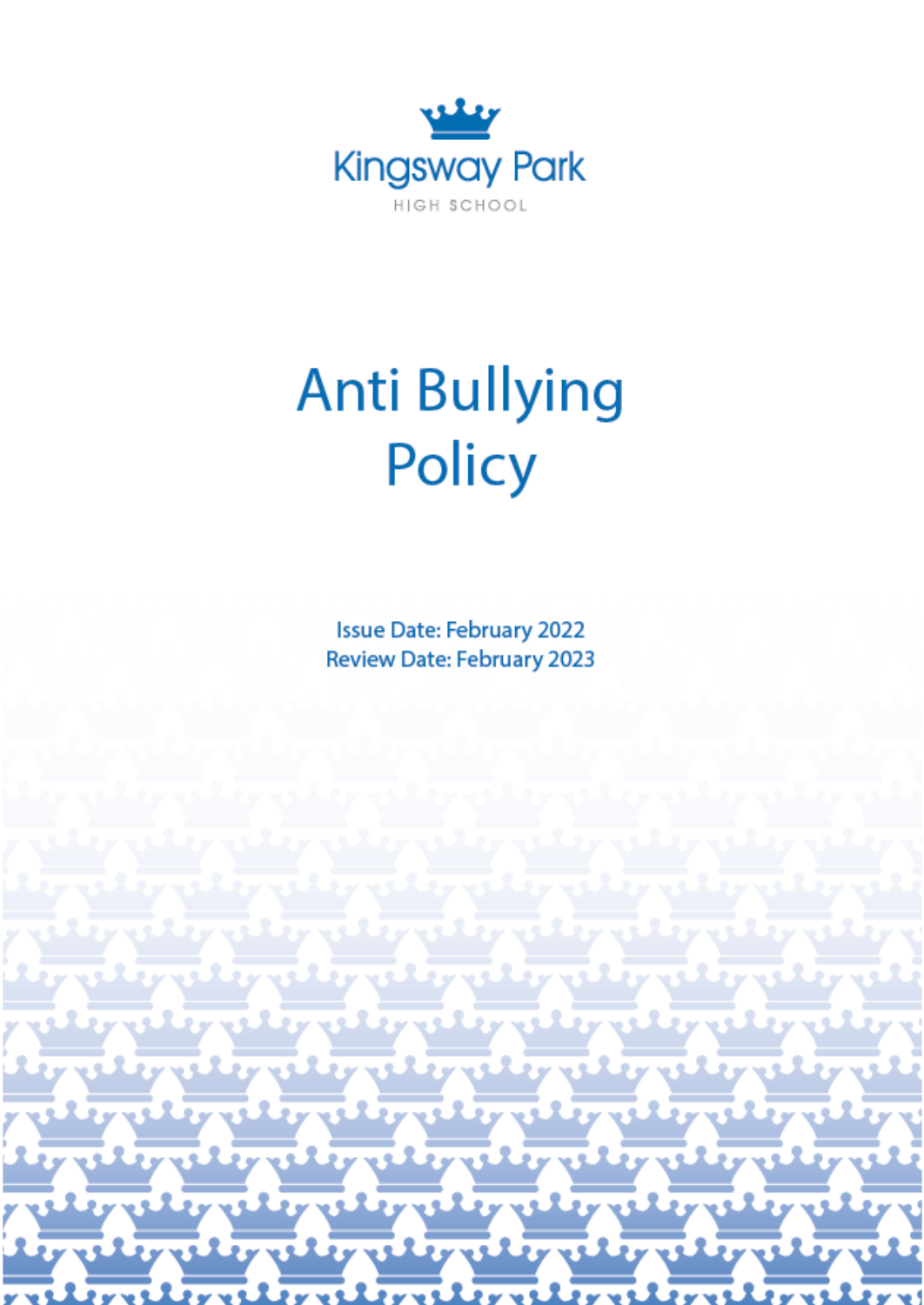This policy statement applies to anyone working on behalf of Kingsway Park High School, including senior managers and the board of trustees, paid staff, volunteers, sessional workers, agency staff and students.

# **Aim:**

The purpose of this policy statement is:

- to prevent bullying from happening between children and young people who are a part of our school.
- to make sure bullying is stopped as soon as possible if it does happen and that those involved receive the support they need
- to provide information to all staff, volunteers, children and their families about what we should all do to prevent and deal with bullying.

The purpose of the anti-bullying policy is to ensure students learn in a supportive caring and safe environment without fear of being bullied and that staff are free from fear of bullying by students.

Bullying is anti-social behaviour and affects everyone; it is unacceptable and will not be tolerated.

# **Purposes of the policy statement:**

Bullying of any kind is unacceptable and will not be tolerated at our school. The safety, welfare and well-being of all students and staff is a key priority. At Kingsway Park High School, we take all incidences of bullying seriously and it is our duty as a whole school community to take measures to prevent and tackle any bullying, harassment or discrimination.

We believe children and young people should never experience abuse of any kind.

We actively promote values of respect and equality and work to ensure that difference and diversity is celebrated across the whole school community. We want to enable our students to become responsible citizens and to prepare them for adult life. The values promoted reflect those that will be expected of our students by society when they leave school and enter the world of work or further study.

We are committed to improving our school's approach to tackling bullying by regularly monitoring, reviewing and assessing the impact of our preventative measures.

Allegations about bullying of students by staff will be dealt with under the Kingsway Park High School's Safeguarding Policy. We have a responsibility to promote the welfare of all children and young people to keep them safe and operate in a way that protects them.

This policy has links to the following Kingsway Park High School Policies and Procedures.

- Equality and Diversity Policy
- Behaviour for Learning Policy
- Safeguarding Policy
- Complaints Procedure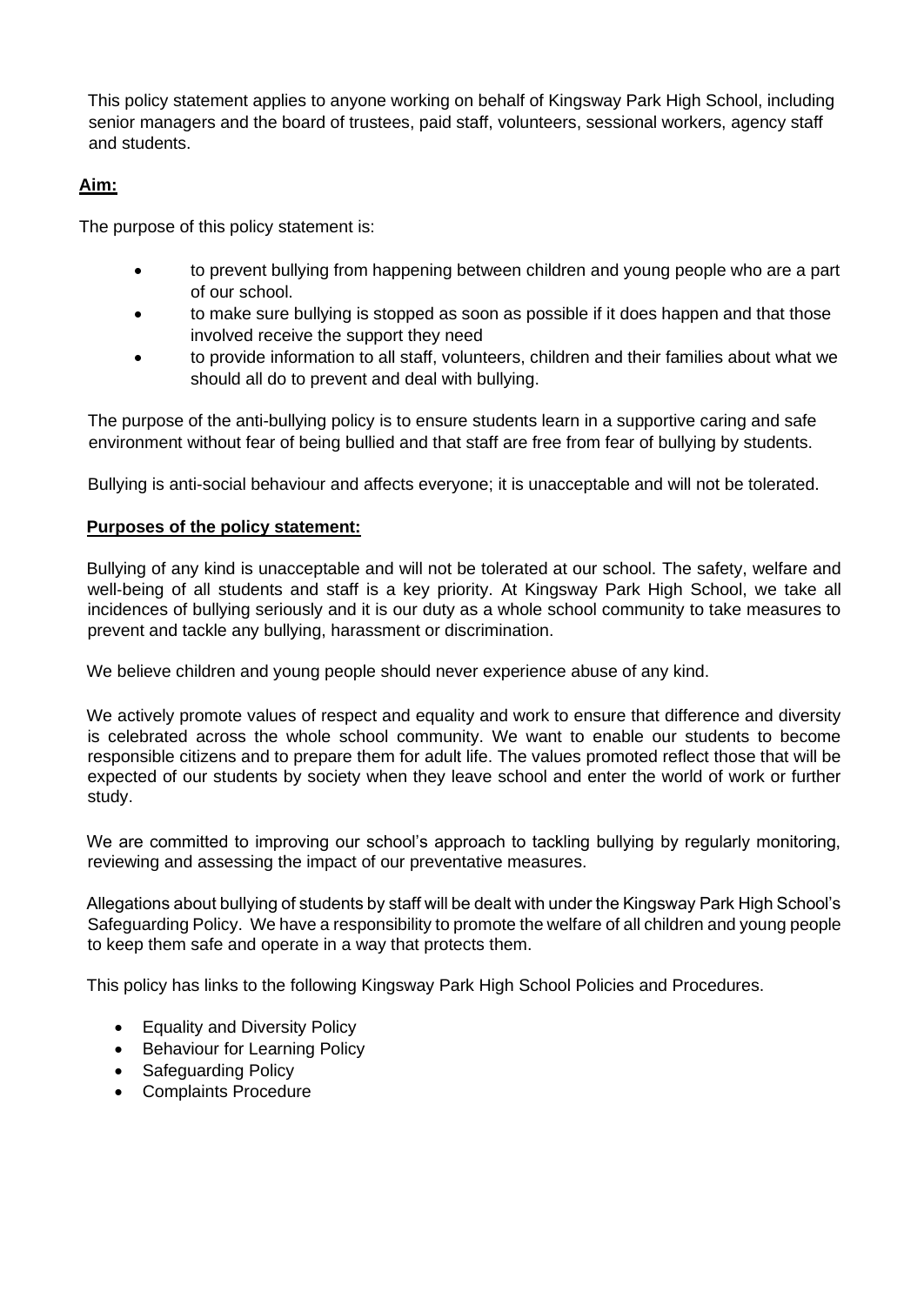# **1. Definition of bullying**

Bullying is hurtful or unkind behaviour which is deliberate and repeated. Bullying includes a range of abusive behaviours. Bullying can be carried out by an individual or a group of people towards another individual or group, where the bully or bullies hold more power than those being bullied. It is intended to hurt someone either physically or emotionally.

The nature of bullying can be:

- Physical such as hitting or physically intimidating someone or using inappropriate or unwanted physical contact towards someone.
- Attacking property such as damaging, stealing or hiding someone's possessions.
- Verbal such as name calling, spreading rumours about someone, using derogatory or offensive language or threatening someone.
- Psychological such as deliberately excluding or ignoring people.
- Cyber such as using text, email or other social media to write or say hurtful things about someone including sexualised behaviours.
- Attacks against race, sexual orientation, religion are all forms of bullying/abuse either face to face or online.

We recognise that:

- Young people with special educational needs disability (SEND) are particularly vulnerable as they are not always able to communicate effectively. Staff vigilance is paramount to recognise all aspects of bullying incidents and take action.
- Teenage relationship abuse involves abusive behaviours within a relationship to exert power and control over a dating partner.
- Bullying causes real distress and affects a person's health and development.
- In some instances, bullying can cause significant harm.
- all children, regardless of age, disability, gender reassignment, race, religion or belief, sex or sexual orientation, have the right to equal protection from all types of harm or abuse.
- Everyone has a role to play in preventing all forms of bullying (including online) and putting a stop to bullying.

We will seek to prevent bullying by:

- Developing a code of behaviour that sets out how everyone involved in our organisation is expected to behave, in face-to-face contact and online, and within and outside of our activities.
- Holding regular discussions with staff, volunteers, children, young people and families who use our organisation about bullying and how to prevent it.

No form of bullying will be tolerated and all incidents will be taken seriously. We have clear and robust anti-bullying procedures in place.

# **2. Identifying and Reporting Concerns about Bullying**

All concerns about bullying will be taken seriously and investigated thoroughly.

Students who are being bullied may not report it. However, there may be changes in their behaviour, such as becoming shy and nervous, feigning illness, taking unusual absences or clinging to adults.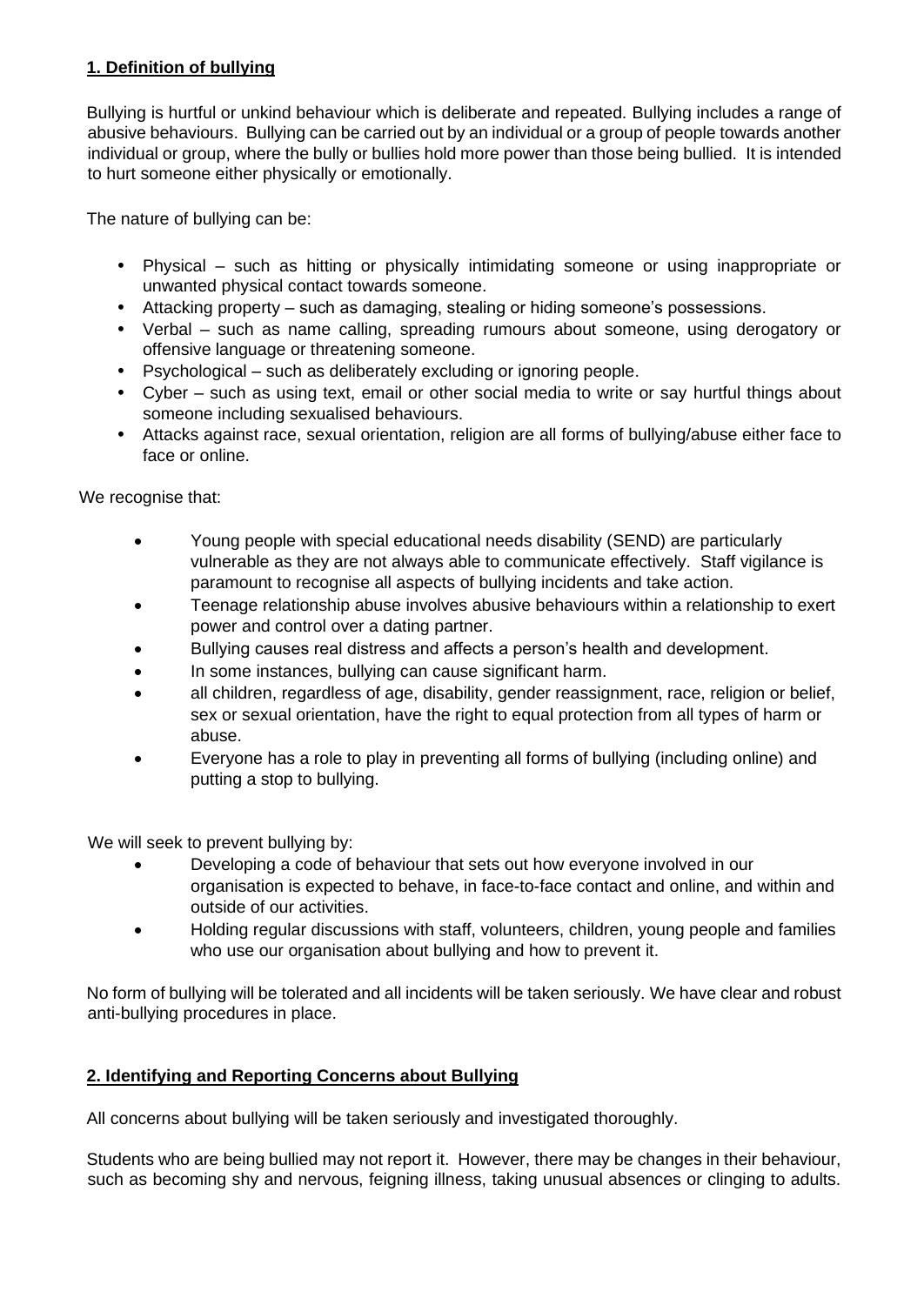There may be evidence of changes in work patterns, lacking concentration or truanting from school. KPHS teaching and support staff will be alert to the signs of bullying and act promptly and firmly against it in accordance with this policy.

Students who are bullying others also need support to help them understand and change their behaviour. Students who are aware of bullying ('bystanders') can be a powerful force in helping to address it and will be encouraged to do so in a safe way.

## **Responding to bullying**:

We will make sure our response to incidents of bullying takes into account:

- the needs of the person being bullied.
- the needs of the person displaying bullying behaviour.
- needs of any bystanders.
- our school as a whole.

All students will be encouraged to report bullying by:

- talking to a member of staff either face to face or school email.
- contacting local and national support agencies for advice/support NSPCC.
- talking to an anti-bullying ambassador.
- Telephone School 01706 716761
- Call ChildLine to speak with someone in confidence on 0800 1111
- Kooth online support <https://www.kooth.com/>

### **Diversity and Inclusion:**

We recognise that bullying is closely related to how we respect and recognise the value of diversity. We will be proactive about:

- seeking opportunities to learn about and celebrate difference.
- increasing diversity within our staff, volunteers, children and young people.
- welcoming new members to our organisation.

### **Legal framework**:

This policy has been drawn up on the basis of legislation, policy and guidance that seeks to protect children in the UK.

NSPCC Learning provides summaries of the key legislation and guidance on:

- bullying and cyberbullying
- online abuse
- child protection in each nation of the UK

### **Related policies and procedures:**

This policy statement should be read alongside our organisational policies and procedures including:

- Safeguarding and child protection policy and procedures.
- Managing allegations made against a child or young person.
- Managing allegations of abuse made against staff and volunteers.
- Code of conduct for staff and volunteers.
- Online safety policy and procedures for responding to concerns about online abuse.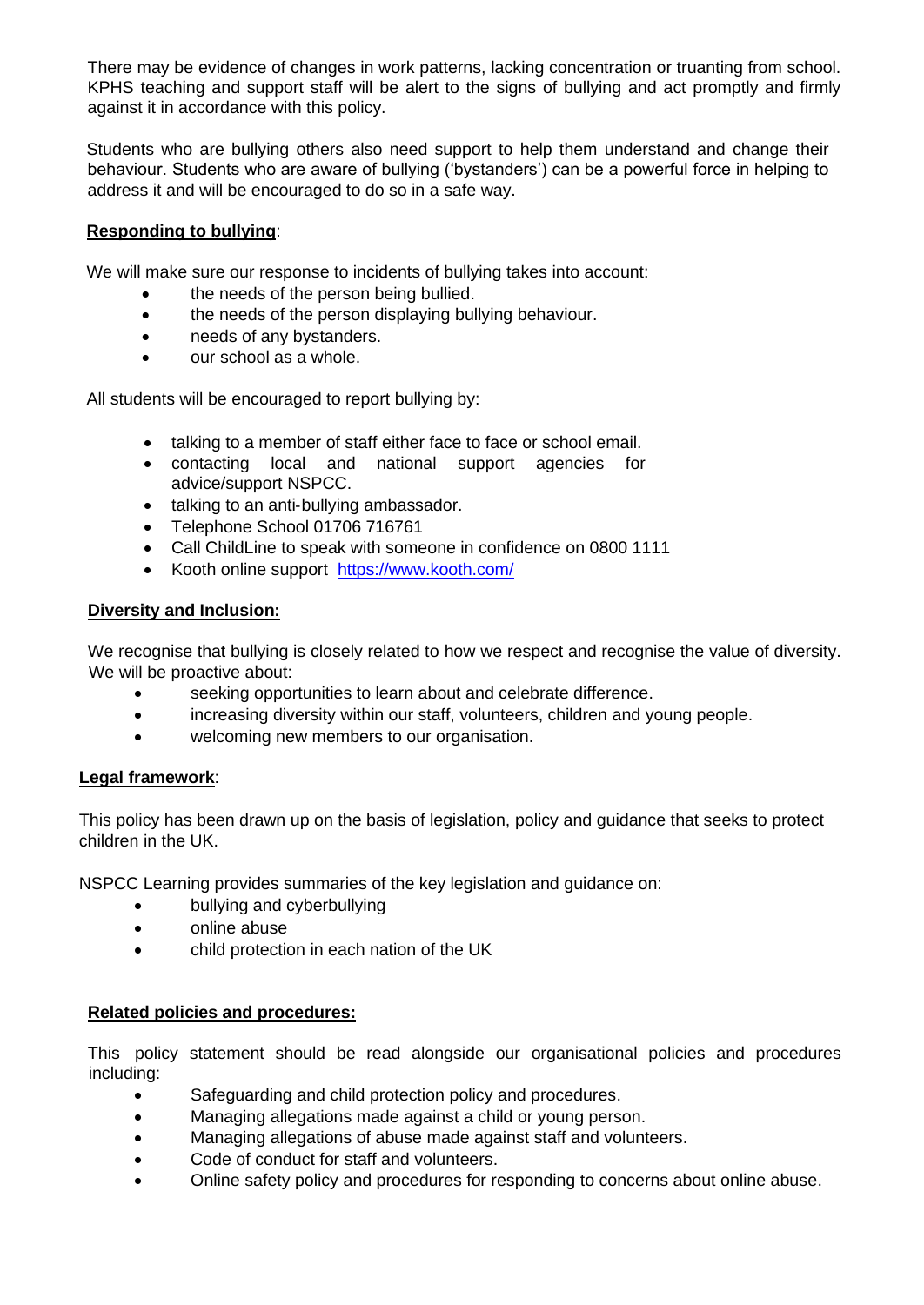• Equality, diversity and inclusion policies.

# **Reporting – roles and responsibilities**

**STAFF:** All school staff, both teaching and non-teaching have a duty to report bullying, to be vigilant to the signs of bullying and to play an active role in the school's efforts to prevent bullying. If staff are aware of bullying, they should reassure the students involved and inform a relevant member of the pastoral team, and report on CPOMS online reporting system.

**SENIOR STAFF**: The Senior Leadership Team and the head teacher have overall responsibility for ensuring that the anti‐bullying policy is followed by all members of staff and that the school upholds its duty to promote the safety and well‐being of all young people.

**PARENTS AND CARERS**: Parents and carers should look out for potential signs of bullying such as distress, lack of concentration, feigning illness or other unusual behaviour. Parents and carers should tell their child not to retaliate and should support and encourage them to report the bullying. Parents and carers can report an incident of bullying to the school either in person, or by phoning or emailing the school office or a Head of Year.

**STUDENTS**: Students should not take part in any kind of bullying and should watch out for potential signs of bullying among their peers. They should never be bystanders to incidents of bullying. If students witness bullying, they should support the victim, encourage them to report the bullying and, if possible, accompany them to tell a trusted adult.

**STUDENTS**: should never record and distribute any incidents inside or outside of school.

# **3. Responding to bullying**

When bullying has been reported, the following actions will be taken:

- Staff will record the bullying on an incident reporting form and record the incident centrally on CPOMS.
- Designated school staff will monitor incident reporting forms and information recorded on CPOMS analysing and evaluating the results.
- Students and Staff may be asked to provide handwritten statements to ensure all voices are heard.
- Designated school staff will produce termly reports summarising the information, which the headteacher will report to the governing body.
- Support will be offered to those who are the target of bullying from the Head of Year in school or through the use of the Safeguarding and Kingsway Avenue team(s).
- Staff will pro‐actively respond to the bully, who may require support from the Head of Year in school or through the use of the Safeguarding and Kingsway Avenue team(s).
- Staff will inform parents and carers of what has been witnessed or disclosed.
- Staff will assess whether any other authorities (such as police or the local authority) need to be involved, particularly where actions take place outside of school.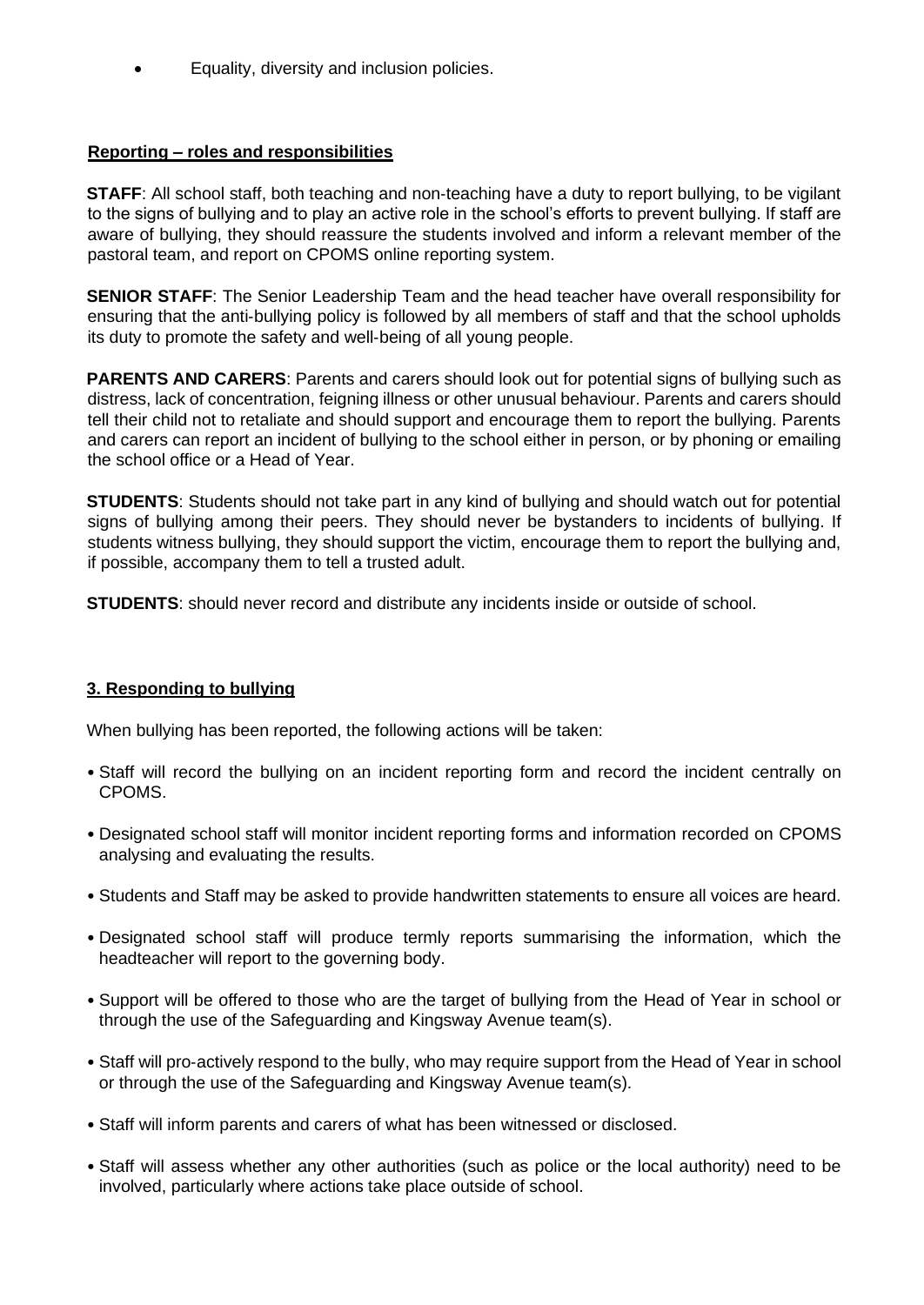## **4. Bullying outside of school – contextual Safeguarding**

Bullying is unacceptable and will not be tolerated, whether it takes place inside or outside of school. Bullying can take place on the way to and from school, before or after school hours, at the weekends or during the holidays, or in the wider community. The nature of cyber bullying in particular means that it can impact on students' well‐being beyond the school day. Staff, parents and carers, and students must be vigilant to bullying outside of school and report and respond according to their responsibilities as outlined in this policy.

## **5. Derogatory language**

Derogatory or offensive language is not acceptable and will not be tolerated. This type of language can take any of the forms of bullying listed in our definition of bullying. It will be challenged by staff recorded and monitored on CPOMS with follow up actions and sanctions being applied, if appropriate. Staff are also encouraged to record the casual use of derogatory language using Class Charts and/or CPOMS.

## **6. Prejudice**‐**based incidents**

A prejudice‐based incident is a one‐off incident of unkind or hurtful behaviour that is motivated by a prejudice or negative attitudes, beliefs or views towards a protected characteristic or minority group. It can be targeted towards an individual or group of people and have a significant impact on those targeted. All prejudice‐based incidents are taken seriously and recorded and monitored in school, with the head teacher regularly reporting incidents to the governing body. This not only ensures that all incidents are dealt with accordingly, but also helps to prevent bullying as it enables targeted anti‐ bullying interventions.

# **7. School initiatives to prevent and tackle bullying**

We use a range of measures to prevent and tackle bullying including:

- A student-friendly anti-bullying policy ensures all students understand and uphold the antibullying policy.
- The PSHE programme of study includes opportunities for students to understand about different types of bullying and what they can do to respond and prevent bullying.
- Tutor time provides regular opportunities to discuss issues that may arise in class and for form tutors to target specific interventions.
- Whole-school and year group assemblies help raise students' awareness of bullying and derogatory language.
- Difference and diversity are celebrated across the school through diverse displays, books and images. The whole school participates in events including Anti‐bullying week, Black History Month and LGBT History Month.
- The British values of mutual respect and tolerance are embedded across the curriculum to ensure that it is as inclusive as possible.
- Stereotypes are challenged by staff and students across the school.